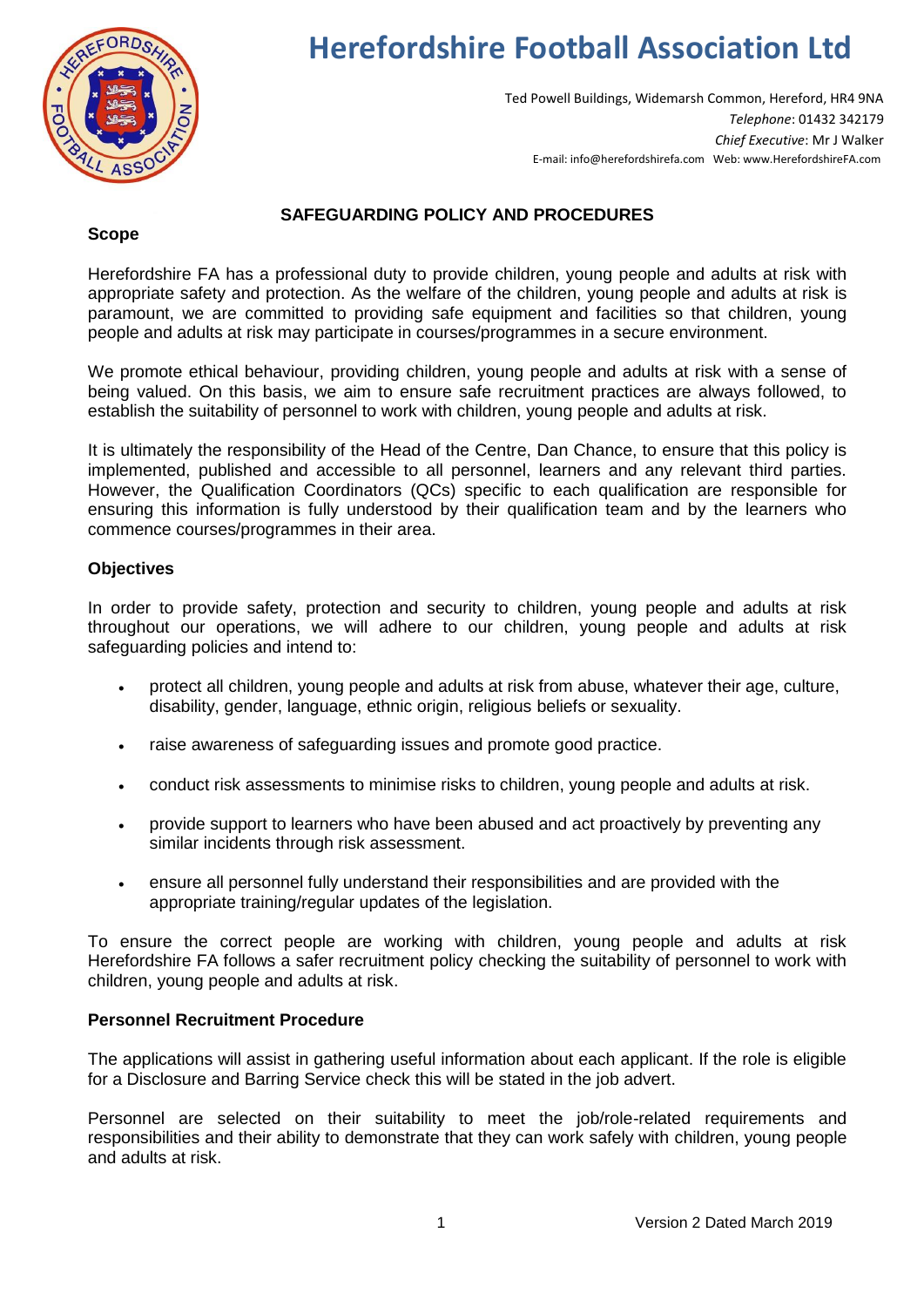Applicants will receive confirmation in writing relating to the outcome of their application/interview. If the outcome is positive, arrangements are made for induction and any relevant training, which includes clarification of activity requirements, responsibilities and safeguarding policies and procedures and further identification of training needs.

New members of personnel are then required to sign a safeguarding code of conduct stating that they will adhere to the Herefordshire FA policies and procedures for safeguarding children, young people and adults at risk. Awareness of children, young people and adults at risk safeguarding practice will continue to be addressed via ongoing training. All members of personnel who work with children, young people and adults at risk are required to adhere to this policy.

### **Allegations Reporting Procedure**

| Any concerns regarding the welfare of a child or an adult at risk must be<br>reported to: |  |
|-------------------------------------------------------------------------------------------|--|
| The Designated Safeguarding Officer                                                       |  |
| Anna Thomasson                                                                            |  |
| Via e-mail: Anna.thomasson@herefordshirefa.com                                            |  |
| Or telephone: (01432 342179) / Mobile (07793) 812735                                      |  |

Allegations will be taken seriously and dealt with as soon as practicable, in line with Herefordshire FA safeguarding policies.

The Designated Safeguarding Officer is responsible for reporting concerns regarding the conduct of a member of centre staff towards U18's and/or adults at risk. Throughout this procedure, records will be maintained and kept securely and confidentially and separately from the learners' file.

The Designated Safeguarding Officer will make a report to the authorities on any allegation, which places a child or adult at risk in danger.

In the event of an allegation made against any 1st4sport personnel or tutors/assessors/internal verifiers who appear on a 1st4sport partner list (where applicable), the Designated Safeguarding Officer is required to report any allegation to 1st4sport.